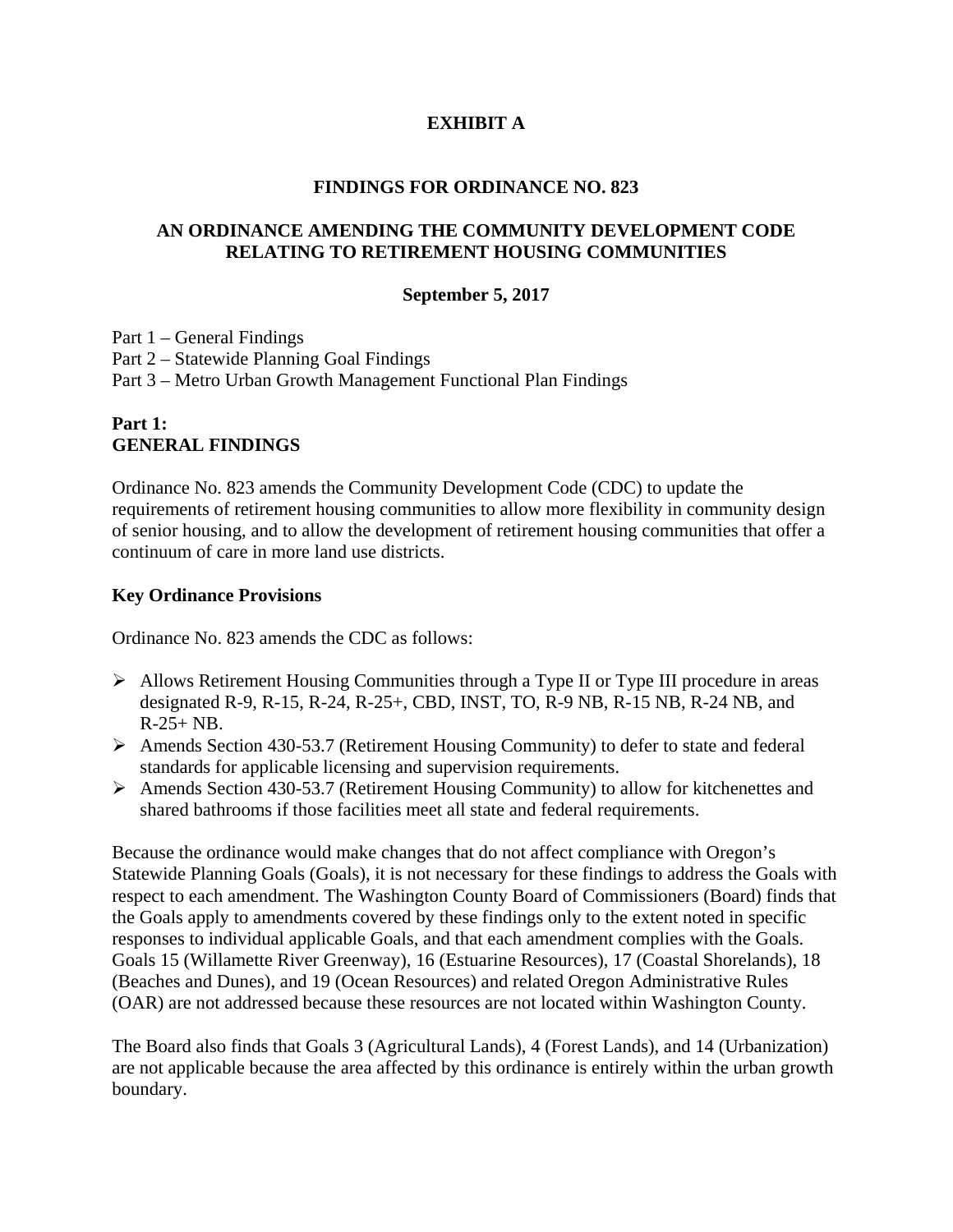The County is also required to make findings that the amendments are consistent with the requirements of Metro's Urban Growth Management Functional Plan (UGMFP). These findings are addressed in this document.

## **Part 2: STATEWIDE PLANNING GOAL FINDINGS**

The purpose of the findings in this document is to demonstrate that Ordinance No. 823 is consistent with Statewide Planning Goals (Goals), Oregon Revised Statutes (ORS), Oregon Administrative Rule (OAR) requirements, Metro's Urban Growth Management Functional Plan (UGMFP) and Washington County's Comprehensive Plan (Plan). The County's Plan was adopted to implement the aforementioned planning documents and was acknowledged by the State of Oregon. The County follows the post-acknowledgement plan amendment (PAPA) process to update the Plan with new state and regional regulations as necessary and relies in part upon these prior state review processes to demonstrate compliance with all necessary requirements. No goal compliance issues were raised in the hearing proceedings described below. Ordinance 823 makes no changes to maps within the Plan, and changes to Plan text do not implicate a goal compliance issue. The following precautionary findings are provided to demonstrate ongoing compliance.

# **Goal 1 - Citizen Involvement**

Goal 1 addresses Citizen Involvement by requiring the implementation of a comprehensive program to stimulate citizen participation in the planning process. Washington County has an acknowledged citizen involvement program that provides a range of opportunities for citizens and other interested parties to participate in all phases of the planning process. In addition, Chapter X of the County's Charter sets forth specific requirements for citizen involvement during review and adoption of land use ordinances. Washington County has followed these requirements for the adoption of Ordinance No. 823.

In addition to providing standard notice that invites public comment/participation, staff gathered perspectives from stakeholders involved in senior housing and housing development, including the County's Department of Aging and Veteran's Services (DAVS), developers of existing retirement housing communities and assisted living facilities, local AARP representatives, and various Oregon cities and counties. Ordinance No. 823 was also described on the County's website, where a comment box was provided.

## **Goal 2 - Land Use Planning**

Goal 2 addresses Land Use Planning by requiring an adequate factual base to support a decision as well as coordination with affected governmental entities. Washington County has an acknowledged land use planning process that provides for the review and update of the various elements of the Plan, which includes documents such as the Rural/Natural Resource Plan, Comprehensive Framework Plan for the Urban Area (CFP), Community Plans, Community Development Code (CDC), and Transportation System Plan (TSP). Washington County utilized this process to adopt Ordinance No. 823.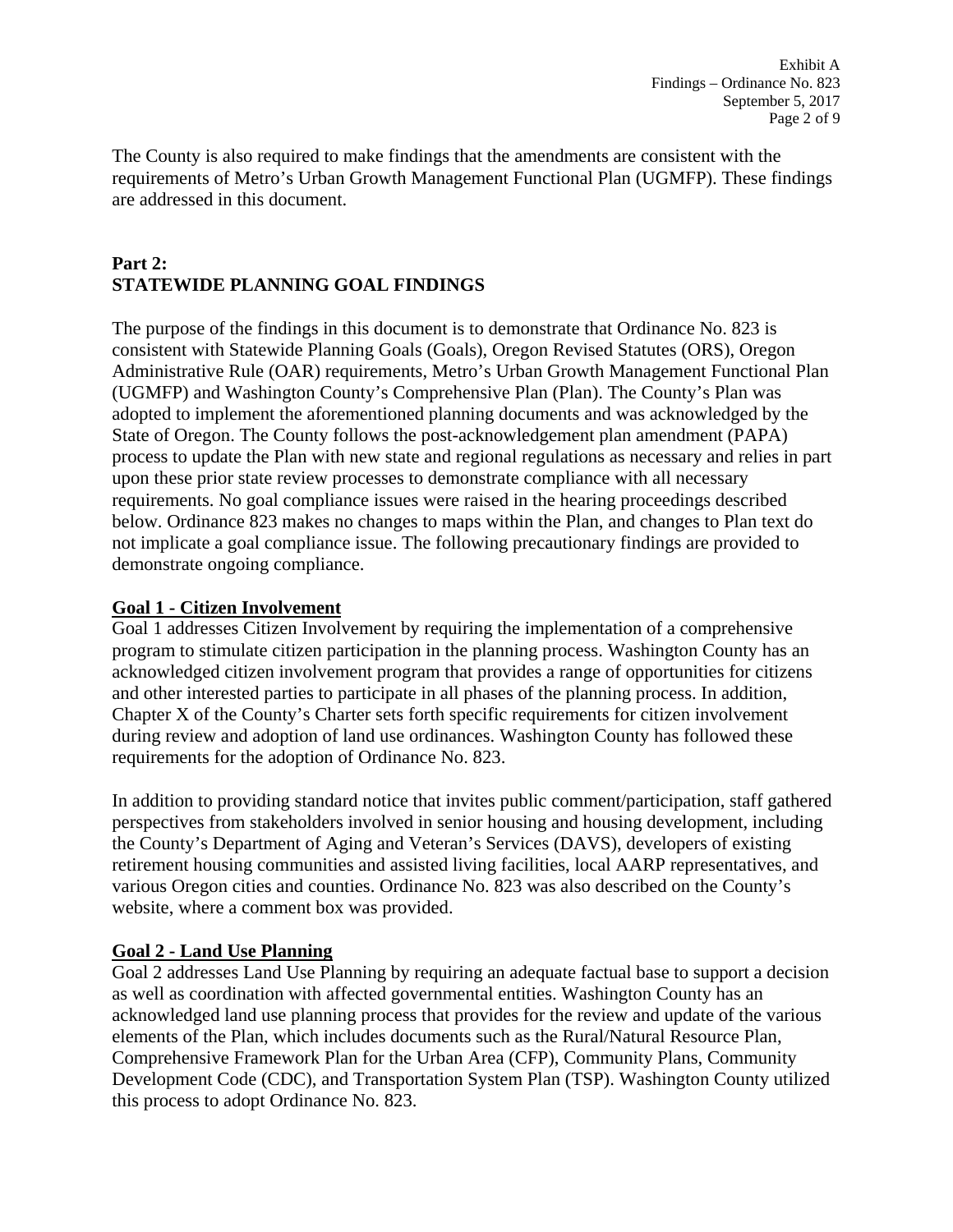Exhibit A Findings – Ordinance No. 823 September 5, 2017 Page 3 of 9

Notice was coordinated with all affected governmental entities. Comments relevant to Ordinance No. 823 were considered/addressed either as part of the proceedings or with subsequent staff coordination.

### **Goal 5 – Natural Resources, Scenic and Historic Areas, and Open Spaces**

Goal 5 addresses the protection of natural resources and the conservation of scenic, cultural, and historic areas and open spaces by requiring local programs to protect these resources in order to promote a healthy environment and natural landscape that contributes to Oregon's livability for present and future generations.

In addition, OAR 660-023-0250 requires application of current Goal 5 provisions to postacknowledgment plan amendments (PAPAs) when the PAPA 1) creates or amends a resource list or a portion of an acknowledged plan or land use regulation that protects a significant Goal 5 resource, or 2) allows new uses that could be conflicting uses with a particular Goal 5 site.

Policies 10, 11 and 12 of the CFP, Policies 7, 9, 10, 11, 12 and 13 of the Rural/Natural Resource Plan, and various sections of the Community Plans and the CDC include provisions for the protection of Goal 5 resources.

Ordinance No. 823 adds a new residential use to some land use districts that already allow residential uses. All existing protections for significant natural resources still apply. Ordinance No. 823 does not amend the applicable Plan policies, Community Plans or CDC standards related to Goal 5 resources. Plan compliance with Goal 5 is maintained with the amendments made by Ordinance No. 823. The amendments are consistent with the County's acknowledged policies and standards for protection of Goal 5 resources.

## **Goal 6 - Air, Water and Land Resources Quality**

Goal 6 requires the maintenance and improvement of the quality of the air, water and land resources of the state through the implementation of local plans that address waste and process discharge. Policies 4, 5, 6 and 7 of the CFP and Policies 4, 5, 6, and 7 of the Rural/Natural Resource Plan provide for the maintenance and improvement of the quality of air, water and land resources.

Ordinance No. 823 does not amend the applicable Plan policies or CDC standards related to air, water or land resources that impact the County's compliance with Goal 6. Plan compliance with Goal 6 is maintained with the amendments made by Ordinance No. 823. The amendments are consistent with the County's acknowledged policies and standards for protection of Goal 6 resources.

## **Goal 7 - Areas Subject to Natural Hazards**

Goal 7 requires the implementation of local land use programs that reduce the risk to people and property from natural hazards such as floods, landslides and earthquakes. Policy 8 of the CFP and Policy 8 of the Rural/Natural Resource Plan set out the County's policy to protect life and property from natural disasters and hazards.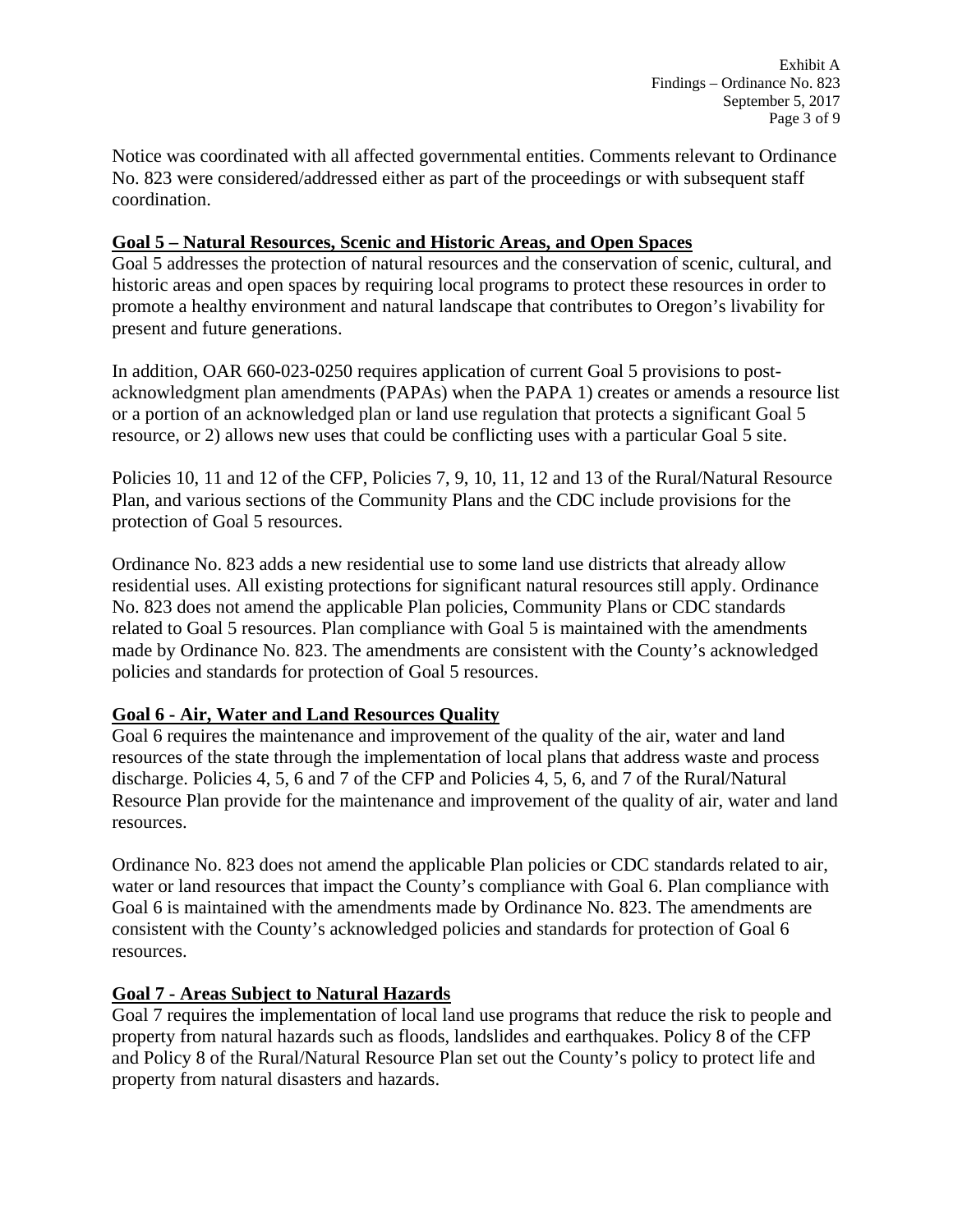Ordinance No. 823 does not amend the applicable Plan policies and strategies for natural disasters and hazards or CDC standards related to flood plain areas. Plan compliance with Goal 7 is maintained with the amendments made by Ordinance No. 823. The amendments are consistent with the County's acknowledged policies and standards for regulating development exposed to potential natural disasters and hazards addressed by Goal 7.

## **Goal 8 - Recreational Needs**

Goal 8 requires local jurisdictions to satisfy the recreational needs of citizens and visitors by planning and providing for the siting of necessary recreational facilities. Policies 33, 34 and 35 of the CFP, Policy 24 of the Rural/Natural Resource Plan and the individual Community Plans address the recreational needs of Washington County's residents and visitors.

Ordinance No. 823 does not amend the applicable Plan policies or Community Plans regarding recreational needs. Plan compliance with Goal 8 is maintained with the amendments made by Ordinance No. 823. The amendments are consistent with the County's acknowledged policies and standards for satisfying recreational needs as required by Goal 8.

# **Goal 9 – Economic Development**

Goal 9 requires the provision of adequate opportunities throughout the state for a variety of economic activities vital to the health, welfare and prosperity of citizens. Policy 20 of the CFP and Policies 15, 16, 20 and 21 of the Rural/Natural Resource Plan set out the County's policies to strengthen the local economy. The CDC contributes to a sound economy by providing standards that facilitate development in an orderly and efficient fashion.

Ordinance No. 823 does not amend the applicable Plan policies or CDC standards relating to economic development. Plan compliance with Goal 9 is maintained with the amendments made by Ordinance No. 823. The amendments are consistent with the County's acknowledged policies and standards for strengthening the local economy as required by Goal 9.

## **Goal 10 - Housing**

Goal 10 requires the provision of housing, including adequate numbers of units within a range of prices, types and densities that provide realistic options to meet citizen needs. Policies 21, 22, 23 and 24 of the CFP, and Policies 19 and 25 of the Rural/Natural Resource Plan address the provision of housing in the urban and rural areas of the county. The CDC contributes to the provision of adequate housing by establishing standards that facilitate development in an orderly and efficient fashion.

Ordinance No. 823 amends CDC Section 430-53.7 (Retirement Housing Community), and adds this as an allowable use through Type II or Type III procedure in areas designated R-9, R-15, R-24, R-25+, CBD, INST, TO, R-9 NB, R-15 NB, R-24 NB and R-25+ NB. This proposed change will increase locations in which retirement housing communities are an allowed use, and add additional flexibility for developers of this type of housing. The amendments are intended to affirmatively further fair housing by allowing a greater variety of housing types and services, and the proposed changes may have a positive effect on housing costs (i.e., lower housing costs) by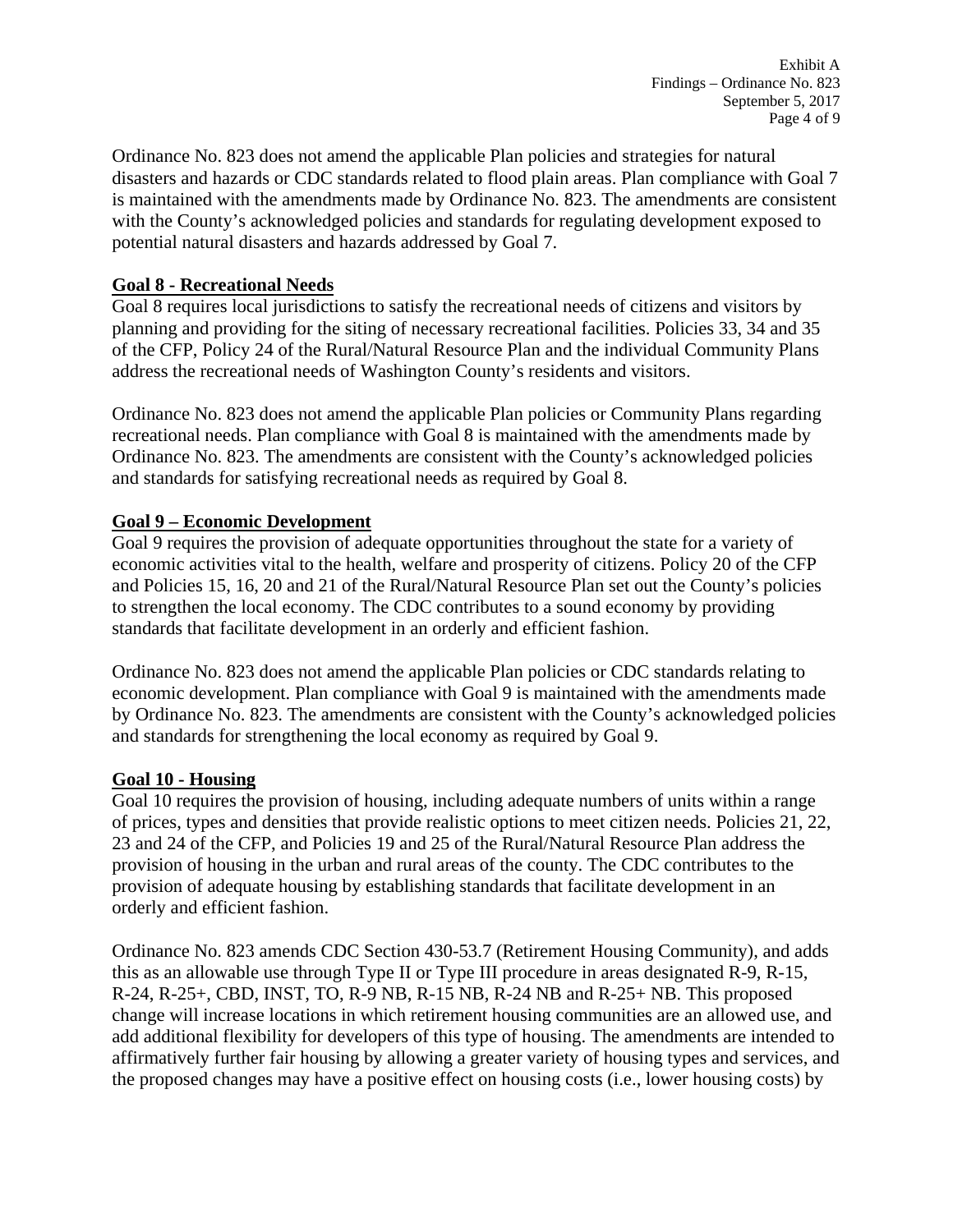increasing the variety and supply of senior housing. Plan compliance with Goal 10 is maintained with the amendments made by Ordinance 823.

## **Goal 11 - Public Facilities and Services**

Goal 11 requires a plan for the orderly and efficient arrangement of public facilities and services to serve as a framework for urban and rural development. Policies 15, 25, 26, 27, 28, 29, 30 and 31 of the CFP, and Policy 22 of the Rural/Natural Resource Plan address the provision of public facilities and services in the urban and rural areas of unincorporated Washington County. The CDC requires that adequate public facilities and services be available for new development.

Ordinance No. 823 does not amend the applicable Plan policies or CDC standards relating to public facilities and services. Plan compliance with Goal 11 is maintained with the amendments made by Ordinance No. 823. The amendments are consistent with the County's acknowledged policies and strategies for provision of public facilities and services as required by Goal 11.

# **Goal 12 - Transportation**

Goal 12 requires the provision and encouragement of a safe, convenient, multi-modal, and economic transportation system. Policy 32 of the CFP, Policy 23 of the Rural/Natural Resource Plan, and in particular the Washington County Transportation System Plan (TSP) describe the transportation system necessary to accommodate the transportation needs of Washington County. Implementing measures are contained in the TSP, Community Plans, and the CDC.

Ordinance No. 823 does not amend the TSP, nor does it include any transportation-related amendments to the Community Plans or the CDC.

The amendments are consistent with the County's acknowledged policies and strategies for the provision of transportation facilities and services as required by Goal 12 (the Transportation Planning Rule or TPR, implemented via OAR Chapter 660, Division 12). Brief summaries of the applicable TPR provisions are followed by findings of compliance.

## 660-012-0060

Plan and Land Use Regulation Amendments

- (1) If an amendment to a functional plan, an acknowledged comprehensive plan, or a land use regulation (including a zoning map) would significantly affect an existing or planned transportation facility, then the local government must put in place measures as provided in section (2) of this rule, unless the amendment is allowed under section (3), (9) or (10) of this rule. A plan or land use regulation amendment significantly affects a transportation facility if it would:
	- (a) Change the functional classification of an existing or planned transportation facility (exclusive of correction of map errors in an adopted plan);
	- (b) Change standards implementing a functional classification system; or
	- (c) Result in any of the effects listed in paragraphs (A) through (C) of this subsection based on projected conditions measured at the end of the planning period identified in the adopted TSP. As part of evaluating projected conditions, the amount of traffic projected to be generated within the area of the amendment may be reduced if the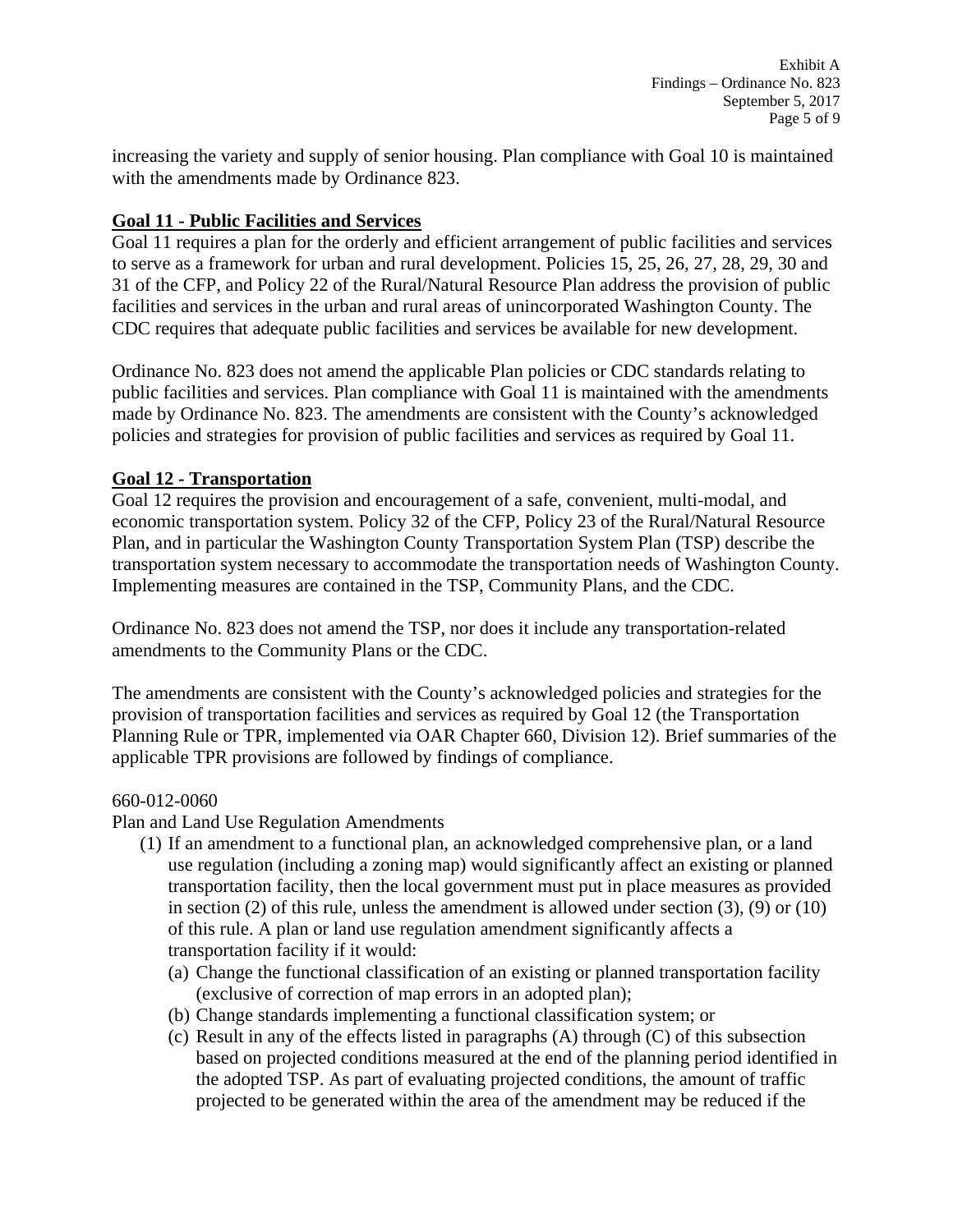amendment includes an enforceable, ongoing requirement that would demonstrably limit traffic generation, including, but not limited to, transportation demand management. This reduction may diminish or completely eliminate the significant effect of the amendment.

- (A)Types or levels of travel or access that are inconsistent with the functional classification of an existing or planned transportation facility;
- (B) Degrade the performance of an existing or planned transportation facility such that it would not meet the performance standards identified in the TSP or comprehensive plan; or
- (C) Degrade the performance of an existing or planned transportation facility that is otherwise projected to not meet the performance standards identified in the TSP or comprehensive plan.

The amendments in Ordinance No. 823 do not significantly affect the transportation system as described by the criteria in section 660-012-0060. The amendments in Ordinance No. 823 do not change the functional classification of an existing or planned transportation facility; change standards implementing a functional classification system; result in types or levels of travel or access that are inconsistent with the adopted functional classification system designated by the acknowledged TSP for any existing or planned transportation facility; or degrade the performance of any existing or planned transportation facility.

Therefore, the amendments in Ordinance No. 823 are consistent with the TSP.

## **Goal 13 - Energy Conservation**

Goal 13 requires developed land uses to be managed and controlled so as to maximize the conservation of all forms of energy, based upon sound economic principles. Policies 36, 37, 38, 39 and 40 of the CFP, and Policy 25 of the Rural/Natural Resource Plan address energy conservation in the urban and rural areas of unincorporated Washington County. The CDC implements the energy conservation policies by establishing standards that promote energy efficient development, especially in Article IV.

Ordinance No. 823 does not amend the applicable Plan policies or CDC standards relating to energy conservation. Plan compliance with Goal 13 is maintained with the amendments made by Ordinance No. 823. The amendments are consistent with the County's acknowledged policies and strategies for promoting energy conservation as required by Goal 13.

# **Part 3: URBAN GROWTH MANAGEMENT FUNCTIONAL PLAN FINDINGS**

Section 3.07.810 of Title 8 of Metro's Urban Growth Management Functional Plan (UGMFP) requires that County comprehensive plan changes be consistent with the UGMFP. The following Ordinance No. 823 findings have been prepared to address Title(s) 1, 3, 4, 6, 7, 8, 11, 12, 13 and 14 of the UGMFP.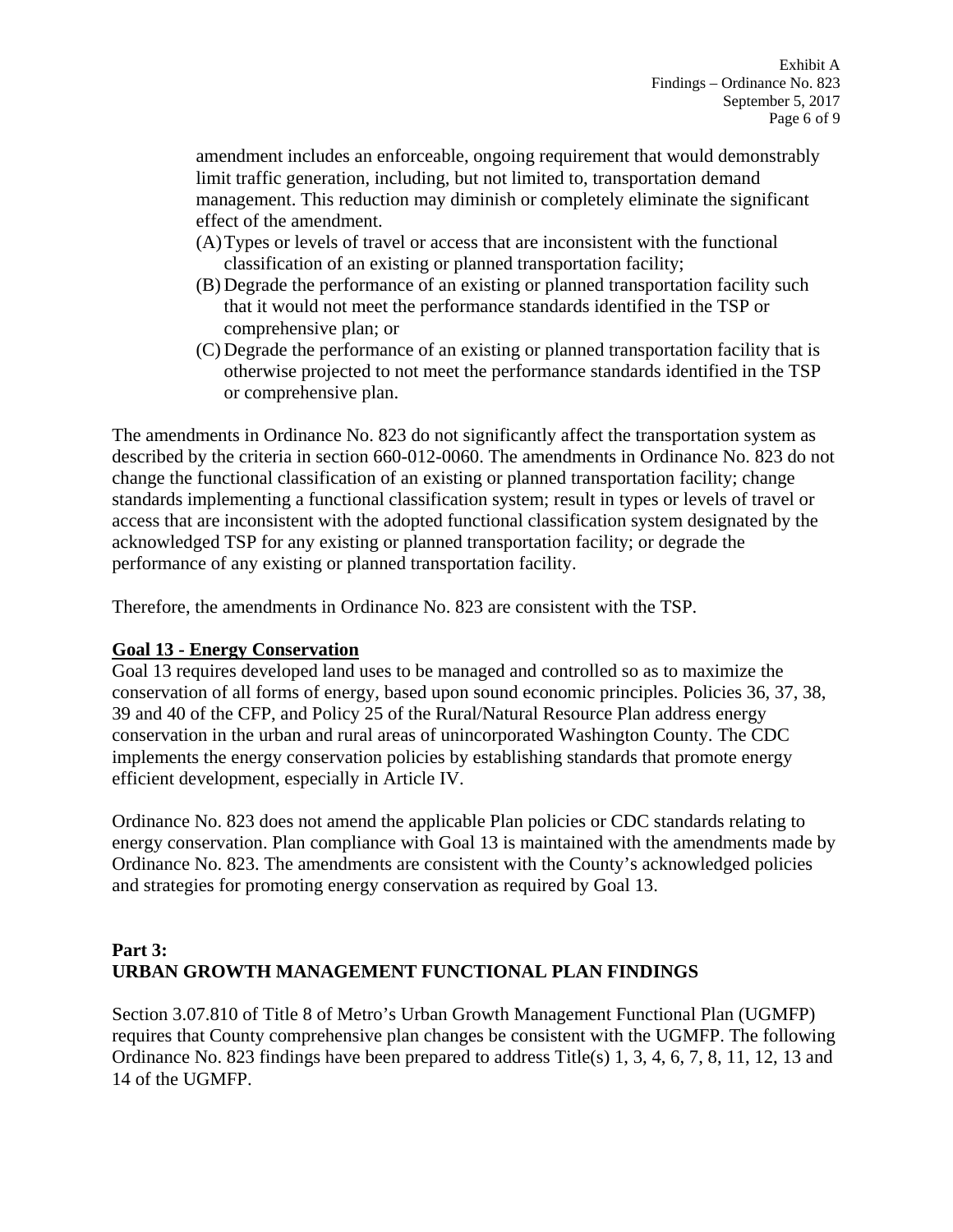### **Title 1 - Housing Capacity**

Title 1 requires a city or county to maintain or increase its housing capacity (except as provided in Section 3.07.120) per the Regional Framework Plan which calls for a compact urban form and a "fair share" approach to meeting housing needs.

### RESPONSE

Ordinance No. 823 amends CDC Section 430-53.7 (Retirement Housing Community), and adds this as an allowable use through Type II or Type III procedure in areas designated R-9, R-15, R-24, R-25+, CBD, INST, TO, R-9 NB, R-15 NB, R-24 NB and R-25+ NB. This proposed change will increase locations in which retirement housing communities are an allowed use, and add additional flexibility for developers of this type of housing. The amendments are intended to affirmatively further fair housing by allowing a greater variety of housing types and services.

The amendments will not result in a decrease in housing capacity. The amendments may have a positive effect on housing costs (i.e., lower housing costs) by increasing the variety and supply of senior housing. Ordinance No. 823 is consistent with Title 1.

## **Title 3 - Water Quality and Flood Management**

Title 3 protects beneficial water uses and functions and values of resources within Water Quality and Flood Management Areas by limiting or mitigating impacts from development activities and protecting life and property from dangers associated with flooding.

### RESPONSE

Ordinance No. 823 does not amend any Plan policies or CDC standards related to water quality or flood management. Title 3 is not applicable to Ordinance No. 823.

### **Title 4 – Industrial and Other Employment Areas**

Title 4 seeks to provide and protect a supply of sites for employment by limiting the types and scale of non-industrial uses in Regionally Significant Industrial Areas (RSIAs), Industrial and Employment Areas. Title 4 also seeks to provide the benefits of "clustering" to those industries that operate more productively and efficiently in proximity to one another than in dispersed locations. Title 4 further seeks to protect the capacity and efficiency of the region's transportation system for the movement of goods and services and to encourage the location of other types of employment in Centers, Corridors, Main Streets and Station Communities.

### RESPONSE

The amendments in Ordinance No. 823 do not apply to any RSIAs or to the location of employment areas in Metro-designated Centers, Corridors, Main Streets and Station Communities. Title 4 is not applicable to Ordinance No. 823.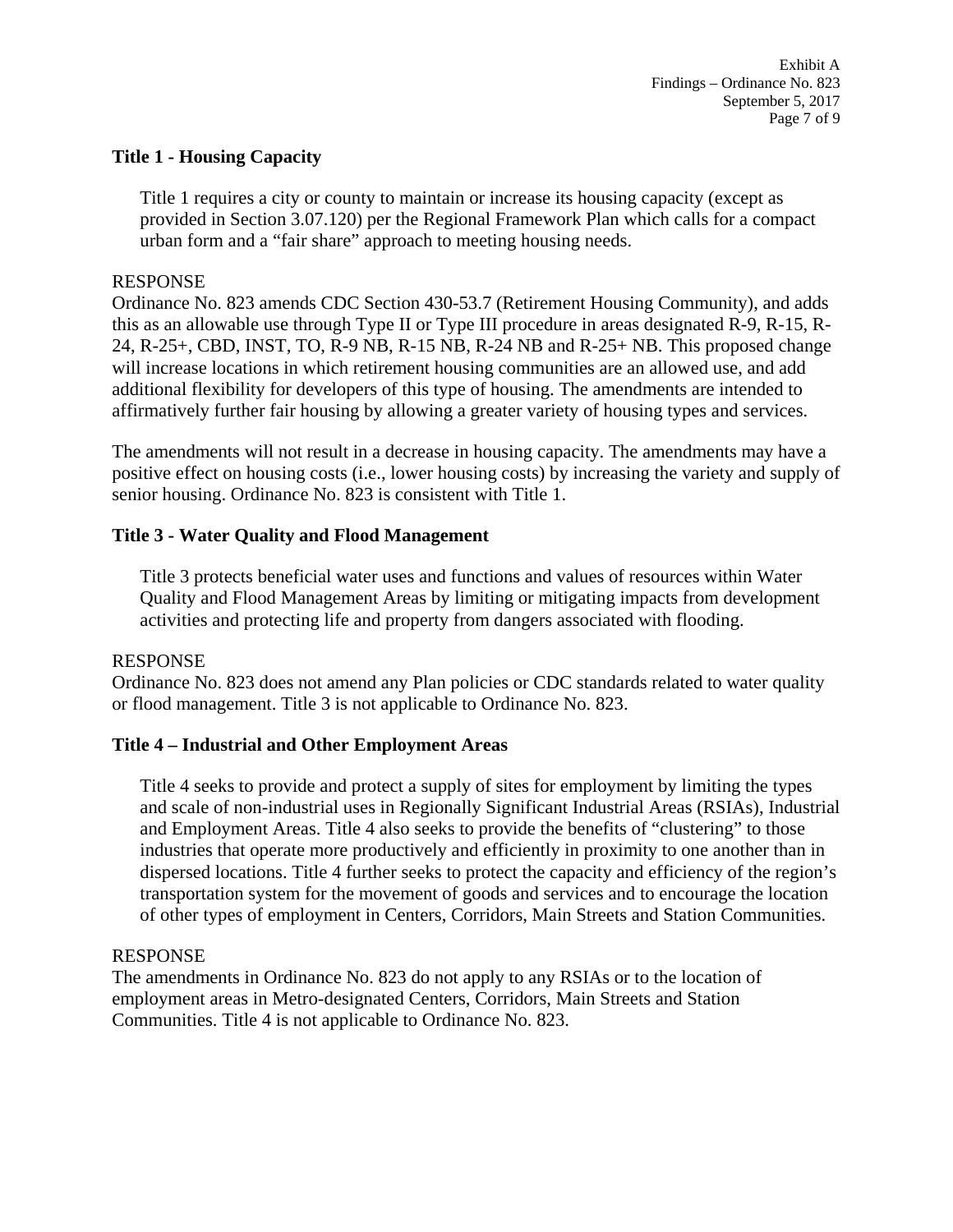#### **Title 6 - Centers, Corridors, Station Communities and Main Streets**

Title 6 calls for enhancements of Centers, Corridors, Station Communities and Main Streets as principal centers of urban life in the region via actions and investments by cities and counties, complemented by regional investments.

#### RESPONSE

Some land designations that will add retirement housing communities as an allowed use are located within Metro-designated Centers, Corridors, Main Streets and Station Communities.

The ordinance amendments will allow a greater variety of residential uses in some Metrodesignated Centers, Corridors, Main Streets and Station Communities. Ordinance No. 823 is consistent with Title 6.

### **Title 7 - Housing Choice**

To increase the supply of affordable housing opportunities, Title 7 implements policies of the Regional Framework Plan regarding establishment of voluntary affordable housing production goals to be adopted by local governments.

#### RESPONSE

Ordinance No. 823 does not amend County policies regarding affordable housing. Ordinance No. 823 amends CDC Section 430-53.7 (Retirement Housing Community), and adds this as an allowable use through Type II or Type III procedure in areas designated R-9, R-15, R-24, R-25+, CBD, INST, TO, R-9 NB, R-15 NB, R-24 NB and R-25+ NB. This proposed change will increase locations in which retirement housing communities are an allowed use, and add additional flexibility for developers of this type of housing. The amendments are intended to affirmatively further fair housing by allowing a greater variety of housing types and services.

The amendments will not result in a decrease in housing capacity. The amendments may have a positive effect on housing costs (i.e., lower housing costs) by increasing the variety and supply of senior housing. Ordinance No. 823 is consistent with Title 7.

### **Title 8 - Compliance Procedures**

Title 8 sets forth Metro's procedures for determining compliance with the UGMFP. Included in this title are steps local jurisdictions must take to ensure that Metro has the opportunity to review amendments to comprehensive plans. Title 8 requires jurisdictions to submit notice to Metro at least 35 days prior to the first evidentiary hearing for a proposed amendment to a comprehensive plan.